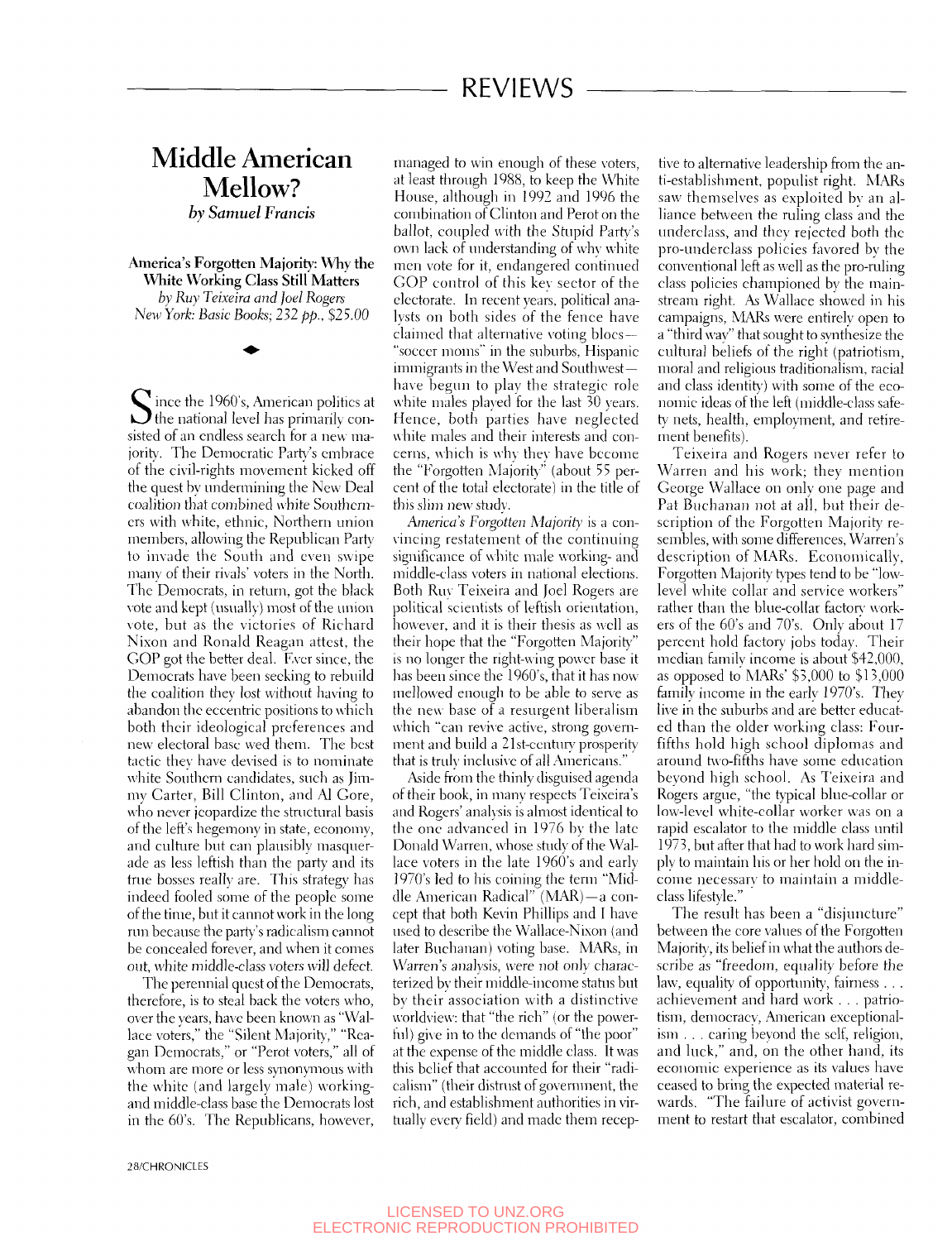with its apparent concentration on the problems of others (minorities, the poor, gays, even criminals), convinced Forgotten Majority voters that government was more part of this values-experience disjuncture than its solution. The direct result is the sour and skeptical attitude toward government we still see today." This "sour and skeptical" view of government is very close to, if not identical with, the distinctive MAR view of government as being on the side of the rich and poor against the middle class, and it is the basis of the swing of the white middle-class toward Republican and right-wing populist candidates since the early 1970's.

Feixeira and Rogers, however, question whether this right-leaning inclination still exists. In their view, the rightwing interlude is now coming to a close, and there is an opportunity for the Democrats to reclaim the Forgotten Majority by redirecting government in its interests, while abandoning support for race-based integration and affirmative action (they propose class-based versions) and muting the more offensive expressions of countercultural liberalism. They are not the first to make such recommendations; what *is* new, however, is their argument that the white middle class is now ready to turn at least moderately left—that the "pragmatic conservatism" that has characterized the Forgotten Majority in the past "has softened considerably" (polling data are said to show that Middle Americans now favor more federal spending on education and health care and are less "intolerant" than before on such issues as abortion, honrosexuality, and race), and that clever Democratic political architects can construct a coalition using "univcrsalist, transracial issues" to mobilize Forgotten Majority whites, as well as blacks and Hispanics.

Rogers' and Tcixeira's argument for the political mellowing of the Forgotten Majority is somewhat tendentious, relying on both their subjective interpretations of Majoritarian "values" as reported in polls and the lack of interest these voters displayed in recent Republican proposals such as the Contract for America, or the politically driven moralism that Republicans affected during the Monica Lewinsky scandal. Nevertheless, they may well have a point; If the rightist social and cultural proclivities of Middle Americans are not constantly fostered by political leadership, they are likely either to wither or be converted into left-wing radicalism. With the triumph, in the last

two decades, of a milkish neoconservatism over the more militant populist conservatism that began to flourish in the 1970's, there has been little, if any, reinforcement of Middle American radicalism on the right. The culturally conservative views of white Middle Americans may be decaying simplv because no prominent Republican leader, and virtually no major conservative journalist or cultural leader today, voices views such as those routinely expressed in the 1960's and 70's by Wallace, Nixon, Spiro Agnew, Reagan, and others. In recent years, Pat Buchanan and (to some extent) Rush Limbaugh have been the only major figures to reinforce such views.

The anti-establishment rightism of MARs and their alienation from the establishment left was based less on any firm philosophical grasp of, or commitment to, conservatism of any character than on three other factors. First, Middle Americans are far more exposed and vulnerable to the dangerous consequences of big government and the social engineering promoted by liberalism than are economic elites. (MARs are the ones who have to walk the streets that the left refuses to police, whose social and moral values elicit only snickers and sneers from the establishment media, and whose jobs are the first to be shipped off to Mexico and Thailand by the globalist policies favored by both wings of the establishment.) Second, Middle Americans are less assimilated into the dominant value-system of the left, mainly because they are not so likely as more upwardly mobile people to attend college and are less open to the ideological content of the garbage that pours out of Hollywood, television, major publishers, and the news media. Finally, Middle Americans are less vulnerable to most of the punitive measures the ruling class uses to enforce ideological and political orthodoxy: A corporate executive, a journalist, a college professor, a lawyer, or a doctor is far more likely to be harmed professionally and socially by being publicly denounced as politically incorrect than a plumber or construction worker would be. Hence, political dissidence from the right is more likely to flourish among blue-collar. Middle American occupations than in the professional classes.

Some of these conditions, however, may no longer apply. Tcixeira and Rogers emphasize that Forgotten Majori*fy* members are typically better educated than the blue-collar workers of the older

Middle America, and that the increasing totalization of ruling-class cultural disciplines may mean that Middle Americans are now much more assimilated into, and controlled by, the dominant system than they used to be; as a result, Middle American Radicalism is dying or dead. If that is the case, then the right—whether paleo or neo, populist or establishmentis in trouble, and it may be possible for the left to mobilize Nhddle Americans to preserve its hegemonic power, thus accelerating its political agenda in a way it has been unable to do since the time of the Great Society.

By the end of their book, Teixeira and Rogers are openly pushing for that outcome and advising the Democratic Part\' how to accomplish it. What they want is littie more than the elaboration of the managerial state through national health insurance, national control of education, and a national retirement policy, and the further entanglement of Middle Americans within that state. They do concede that Republicans also could make use of the Forgotten Majority, but only if they discard the "ideological anti-government stance" and the "intolerant social conser vatism" that they believe characterizes the party today, and that has driven the party's major electoral victories since the  $60's.$ 

What will not help either party, however, is an effort to rely on, and to increase their share of, black and Hispanic voters to make up for the white male voters both Democrats and Republicans have neglected. Teixeira and Rogers insist that neither black nor Hispanic voters turn out in sufficient numbers to compensate for the Democrats' loss of white voters, and only by the year 2020 will Hispanics constitute 15 to 20 percent of the voting age population, which "might increase the Hispanic proportion of the voting electorate to about 8 percent." Republican efforts to win more black voters "would, in all likelihood, be wasted," because of deep-seated black hostility to the Republican Party and loyalty to the Democrats, while the potential for Hispanic support for the Republicans "will remain small" on the national level: Pro-immigration conservatives who have demanded that the GOP abandon immigration control for fear of alienating the Hispanic vote need a new argument.

Although Teixeira and Rogers may be correct that the white middle-class \'oter has become more socially liberal than he was in George Wallace's day, it's doubt